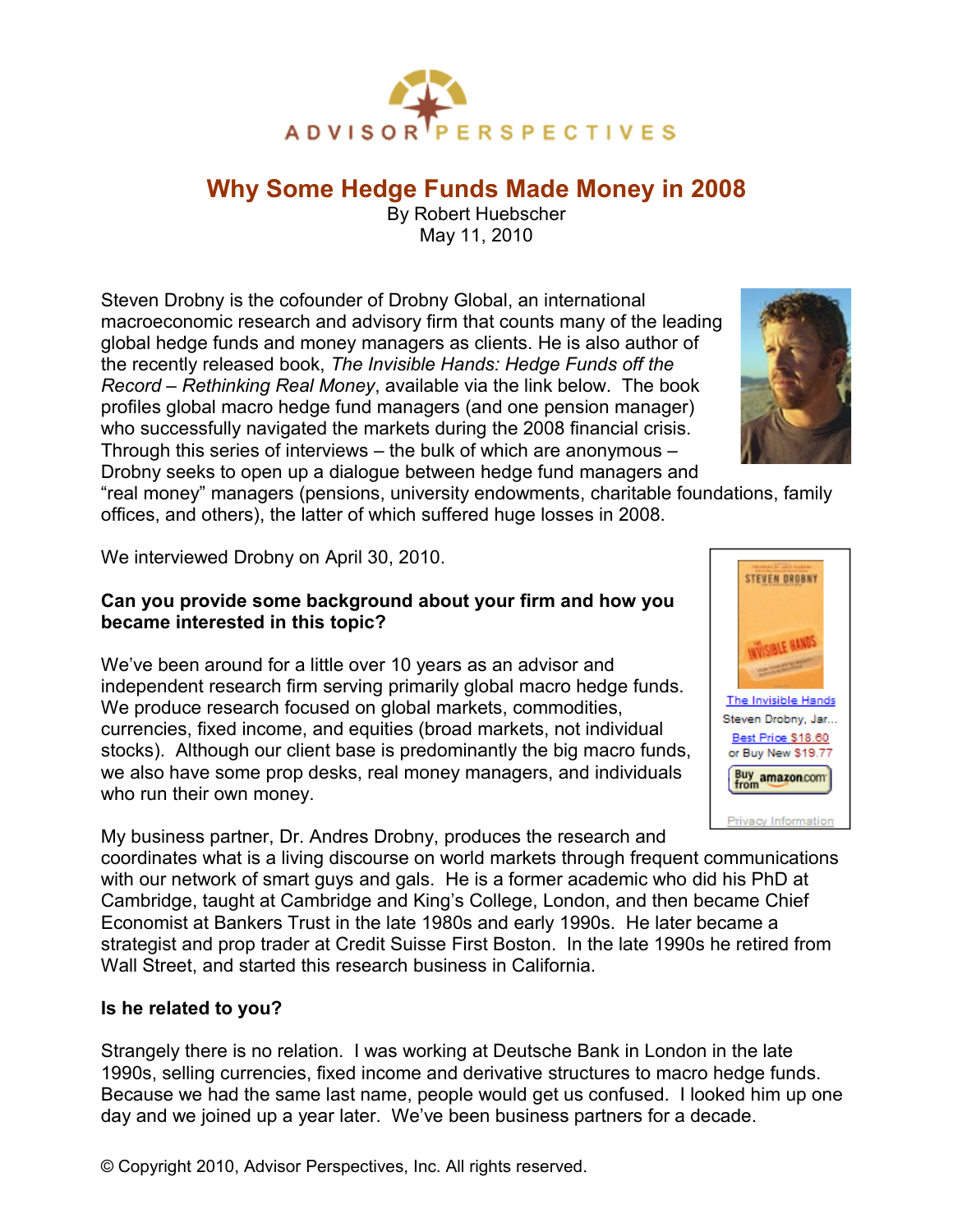

#### **Your book looks at ten global macro hedge fund managers who were successful through the 2008 crisis. What are some of the common threads among them?**

Obviously, things went haywire in 2008 – but using this as an excuse for poor performance is simply unacceptable and irresponsible, especially if you are running an institutional real money portfolio with hard dollar liabilities. The money managers who survived and either preserved capital or made money in 2008 were hyper-focused on downside risk protection, an important part of which is liquidity – how you get out of things when the world is ending.

Within global macro, there are many different styles and sub-strategies, though across them all, when those successful managers put on a position, they tended to ask: "How much am I willing to lose?" "How am I going to get out if I am wrong?"

Because downside loss protection is the starting point for macro managers' investment processes, those managers tended to persevere when things went crazy – they had cash and weren't painted into a corner. They weren't illiquid and were able to think clearly about what the future.

This methodology is in contrast to most other investment managers who begin their investment process with, "I want to make X." They look around the world and try to figure out how they can make X, and they put on those positions. In buoyant markets, you get paid for pushing out the liquidity spectrum, although many do not realize that they are collecting risk premium from this illiquidity. And when things go bad, they learn the cost of those decisions. These managers spent their whole time in the crisis trying to put out fires, as opposed to looking forward and figuring out how to make money from the situation.

## **Did you interview any managers who fared poorly during the crisis?**

Of course – we are talking to investors and managers all the time. We do a couple of conferences a year for our client base and have an active, ongoing dialogue with managers as a normal course of our business. Most investors and portfolio managers didn't do well in 2008 so you would have to try really hard to avoid speaking with people that lost money in '08.

A big part of the book is targeted to managers of institutional money – pensions, endowments, foundations, and family offices. I've talked to a lot of them and they pretty much all got clocked – most to the tune of down 25%-50%.

Most of them said, "It's not my fault. It was a black swan, an unpredictable event, a 100 year storm." Several of the managers profiled in my book profited tremendously so at we know that there were a bunch of people who did see it coming and did make money.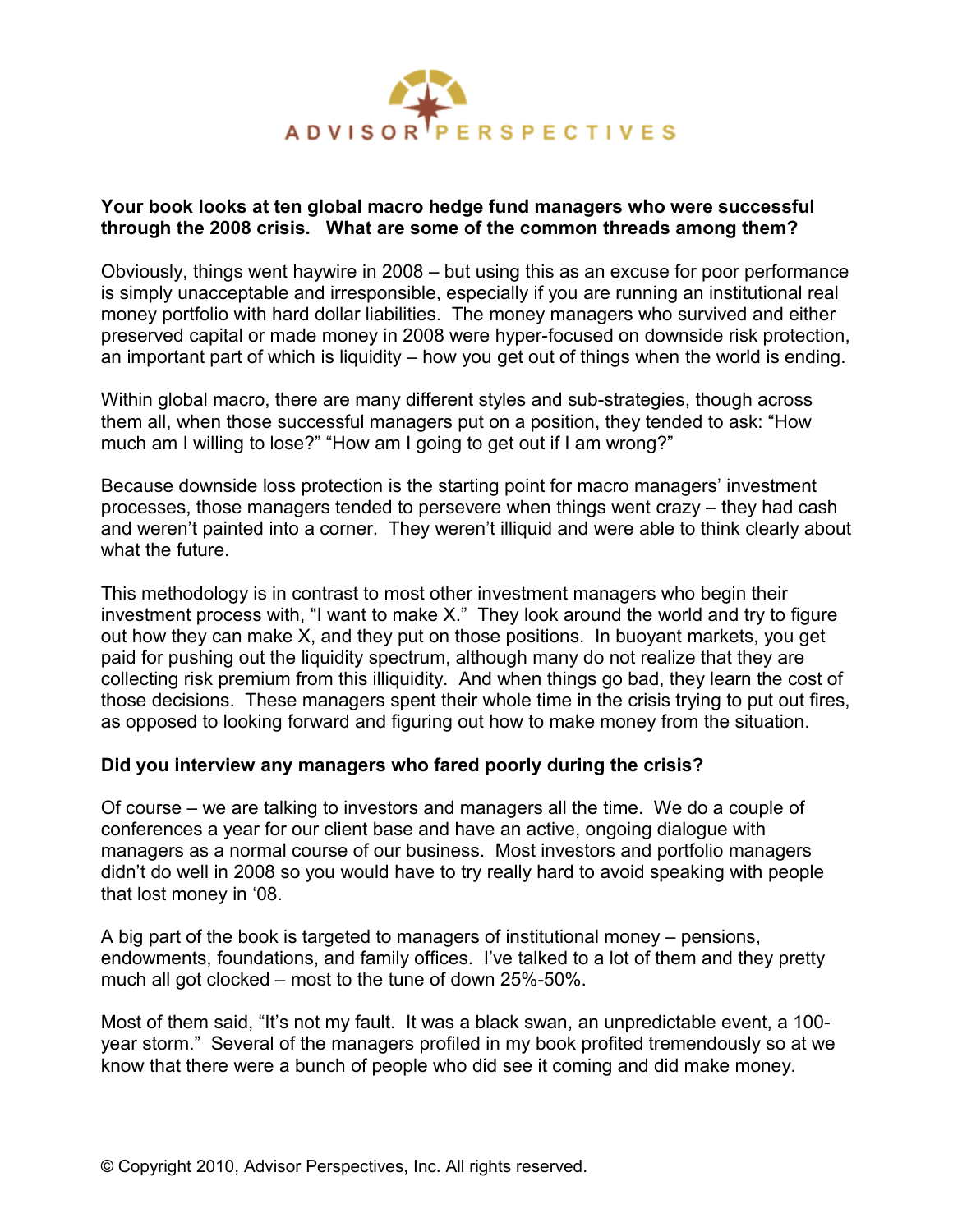

As a professional investor, saying, "It's not my fault – I couldn't have seen it coming," begs the question of why are you paid to be a professional money manager entrusted with others' capital, often the broader public's capital in the case of pension funds. Not only are you managing the assets of the plan beneficiaries, but also if you get it really wrong, it's the taxpayers who are on the hook for it. In the case of hedge funds, why does anyone pay you if you return the same levels as an index fund, or worse? Pointing to others who also lost money or claiming absolution because what conspired was rare is just ridiculous, especially in the institutional management world, where money is managed to hard-dollar liabilities. Interim volatility is crucially important. Yet real money managers build their portfolios much like their peers – reaching for return – and they all end up with the same positions thanks to their consultants. It's no wonder they all got clocked when the troubles came.

Several real money managers told me they knew the current model didn't work, but they didn't have any clue what the new model should be. I wrote *The Invisible Hands* to start the discussion about a new model and to present a few ideas toward that end.

## **For a financial advisor who might be selecting a hedge fund or conducting due diligence among hedge funds, what advice would you offer?**

My advice would be first, at a portfolio level, to model an extreme scenario where it all goes wrong. How much would you lose? If that loss is too large, you need to rethink your process. With any investment you look at, you should ask where things can go very wrong – you have to look at worst-case scenarios, because these scenarios happen more frequently than most models predict. If they are conducting due diligence on hedge fund managers, they should ask that same question to the manager and fully flesh out the answer.

With any investment, we are told how much money can be made or was made. "It's a tenbagger or a twenty-bagger." But what risks are being assumed to get these kinds of returns?

There are a few important concepts to highlight here. First, understanding the source of returns is key to understanding the implicit risks in your portfolio. Returns must be examined on a risk-adjusted basis. Second, let's talk about where it goes wrong. How much are you willing to lose in a worst-case scenario? Gains and losses are asymmetric: if you lose 50% it takes 100% to get flat. Similarly, if you make 50% then lose 50%, you are down 25% from your starting point.

Much more attention needs to be paid to downside risk. The wealthiest university endowments should not be taking on huge risks, as they are already extremely rich. Likewise, overfunded pension funds and wealthy individuals should be trying to preserve this wealth, to preserve their capital, instead of trying to hit the ball out of the park.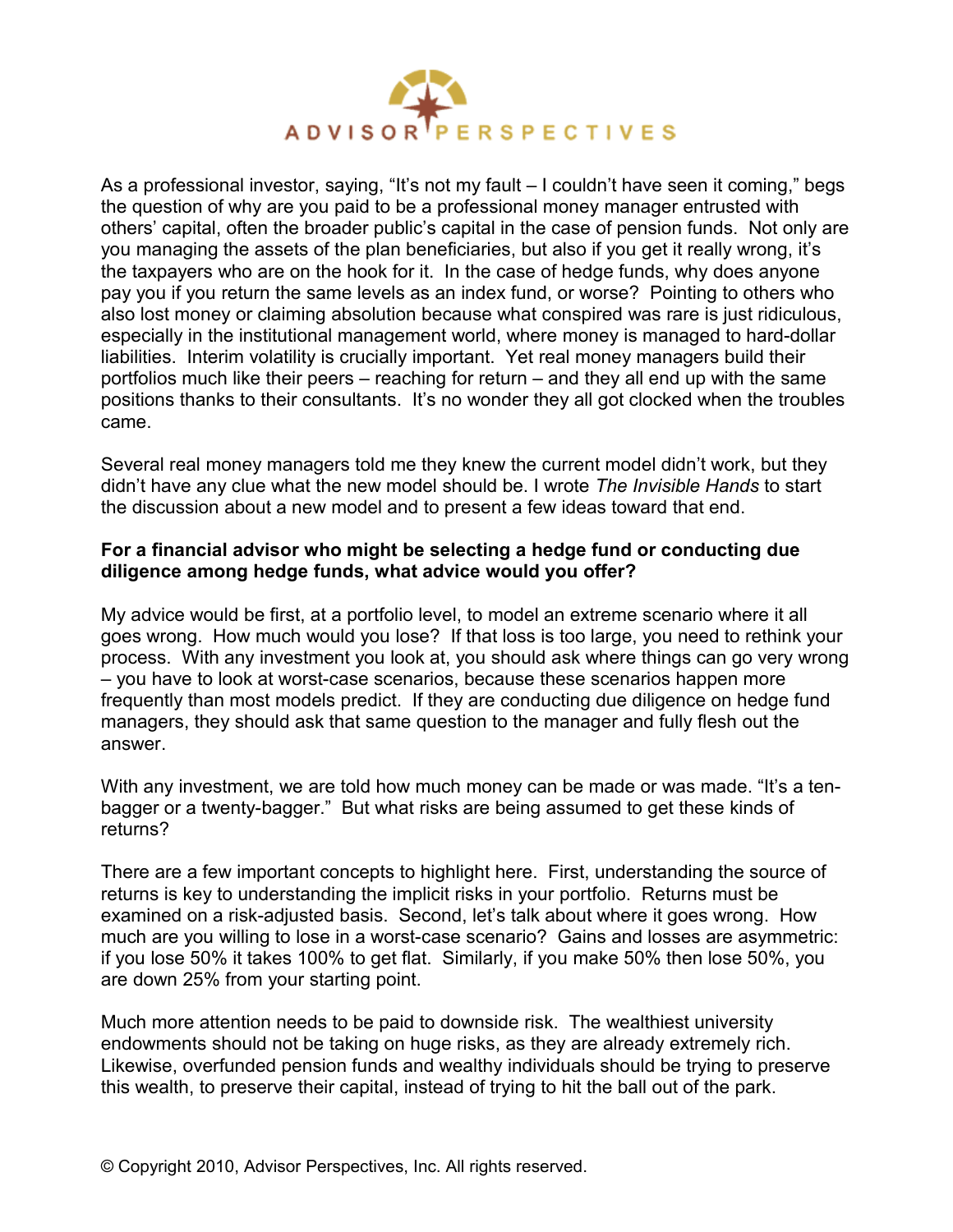

### **To what extent can individuals, or advisors managing retirement portfolios for individuals, utilize the same principles that large institutions employ?**

Anyone can do this stuff. It's not rocket science; it's just hard. You should be wary of anyone who is trying to sell you complex, hard-to-understand, jargon-filled investment products. Any pension or endowment could easily manage their portfolio with widely available liquid stocks, bonds, currencies, and commodities. The US bond market is the largest market in the world, and that should be decent position in anyone's portfolio.

Any institution who says, "I can't do it like Yale" is not being truthful. What does Yale do that an individual investor or financial advisor can't do? Well, Yale does a lot of real assets and a lot of private equity. Equity and equity-like products are where Yale's outperformance has come from in the last 10 years. But I would argue that this is where their losses will come from over the next five to 10 years. Further, maybe they shouldn't have been in that stuff anyway. Did Yale really understand that they were getting paid in return for the illiquidity? For the leverage? If they had analyzed their returns on a riskadjusted basis, they would probably have more fixed income and less "equity like" assets.

#### **What evidence do you have that private equity will be the downfall of endowments over the next decade?**

I make this claim for a few reasons. First, when people invest in private equity (PE), they tend to allocate twice their target allocation. If someone says they want 20% in private equity, they wind up allocating 40% to private equity because private equity funds draw down their capital over time. Because PE funds don't take all their capital at once, managers investing in the category are forced to over-bet the size of their allocation to wind up with their desired target allocation. Then there is a recycling process in private equity whereby money gets returned to investors after successful exits or liquidity events. This is followed by new calls for capital, and the money is redeployed.

The cycle is effective as long as private equity continues to create exits and liquidity events, but when the disbursements stop coming while capital calls persist (which is what happened in 2008/2009), an investor's position in private equity grows. At the same time, if a manager's assets are shrinking – a likely scenario that would coincide with difficulties in private equity – that percentage allocated to private equity grows even faster. We saw this happen with CalPERS, Yale and other institutional real money investors. They increased their exposure to private equity because they had no choice.

Private equity is leveraged at the fund level because most, if not all, of their deals are done with lots of debt and then private equity is implicitly leveraged again at the investor level via the over committing process. And this leverage is a big part of what is called "returns" in PE.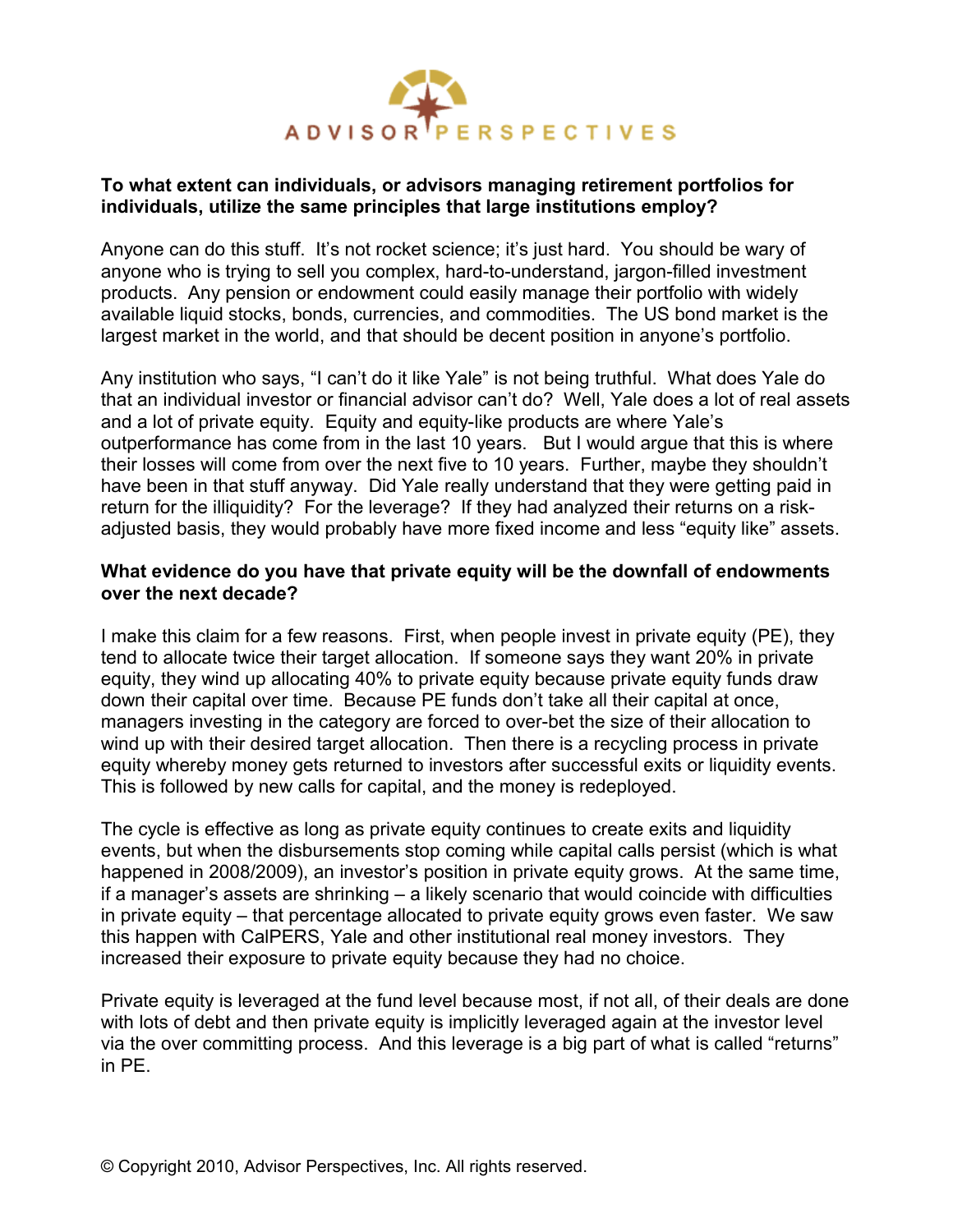

At the same time, debt is not cheap anymore. Banks have tightened their balance sheets. It's not so easy to lever these plays, which decreases the potential returns. Second, private equity investing as a strategy is dependent upon rising asset values. Well, that's a big question mark. Part of the success of the endowment model was to reduce cash and bond allocations and increase equity and equity-like investments. For the last thirty years, we've had falling inflation, falling interest rates, and rising asset values. With inflation and interest rates are currently zero, how much further can they fall to goose asset prices and P/E ratios? We all know trees don't grow to the sky, the NASDAQ didn't go to a billion, and housing prices don't go up forever.

One question everyone should ask themselves – pensions, endowments, financial advisors, everyone – is what happens if we are in a debt-deflation period, like Japan has been in for the last 20 years? Since 1990, the Japanese stock market is down 75% and their real estate markets are down 50%-60%.

If you take a Japan scenario and overlay it to Yale's, CalPERS', or most financial advisors' portfolios, then everyone is in big trouble. Investors are mostly invested in equities or in equity-like and illiquid assets. Asset prices had a pretty good run for 20 or 30 years, but that was a historical anomaly. We'd have to have another historical anomaly over the next twenty years for these portfolios to make money, and I'd argue that's highly unlikely. We've already had 10 years of flat stock prices.

### **One of the issues you raise in your book is that the target rate of return of 7.5-8% for most pension funds may be unrealistic. Is this continuing to force them into investments or asset classes that have an inordinate amount of risk?**

Yes. It's completely unrealistic that they will make those returns. What they do is backmodel asset classes and say, based on the last 10-20 years, "if we are going to hit 8%, we have to be in X," and that forces them to be in stocks, private equity, and hedge funds that have done well. My argument is that this backward-looking approach is the wrong way to go about it. Let's instead be forward-looking and, at the same time, think about managing downside risk.

The joke is out in the open that these guys don't make 8%, but they have to say they will make 8% to game their funding status calculations. If you lower the future return assumption, then the size of the unfunded liabilities explodes, requiring the state to kick in more money. In the end it's the taxpayer who is on the hook for this irresponsible behavior. It's basically an accounting game to kick the can down the road and postpone the day of reckoning, which is a political decision. That's why I dedicated the book to the taxpayer.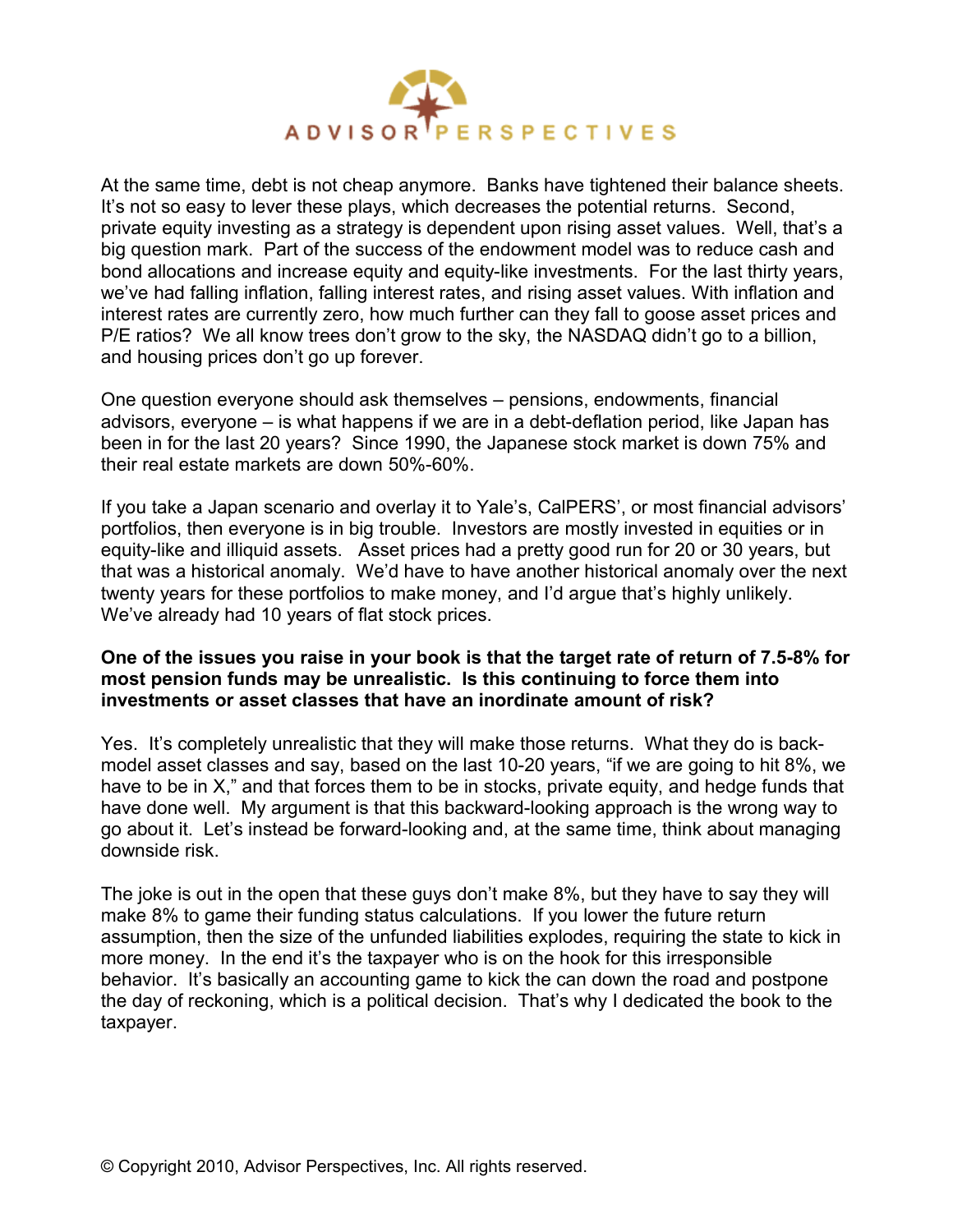

## **Among the hedge funds you work with, specifically those with a broad mandate for the asset classes in which they invest, are there any asset classes that look particularly attractive?**

It depends. What looks attractive today may not look attractive tomorrow. I'd argue that private equity in its current form should be avoided, as we discussed. It's a tough question because the world is constantly changing, so we have to be clear about objectives, which include concepts such as time horizon, liquidity, etc. With interest rates and inflation at zero, the swings between inflation and deflation are huge and demand a more dynamic approach to managing money.

### **Given your views on interest rates and deflation, would bonds at 4% still be a reasonably attractive asset class?**

Sure. Government bonds should be an important part of any fund manager's portfolio.

## **Were you able to form any opinion about the skill level of hedge fund managers versus managers of actively managed mutual funds?**

This came up often in my book, and it essentially comes down to compensation. It's Economics 101, or rather Capitalism 101. The highest paying position is generally going to attract the best talent. You see it in sports – that' the best analogy.

If a mutual fund job means making a few hundred thousand a year and dealing with bureaucracy, red tape, and restrictions, versus a hedge fund job where the pay is potentially a lot more if successful with significantly more flexibility, then clearly the more talented guys are going to choose the latter and work in the hedge fund industry.

## **So the skill level is measurably higher in the hedge fund universe?**

Yes, besides a few exceptions the best fund managers in the world are running hedge funds. But that's not to say that all hedge fund managers are more skilled than pension, endowment, and other real money guys. The barrier to entry in hedge funds is quite low. There are not 10,000 more talented hedge fund managers than everybody else. You have to be able to deduce that skill and to parse through the weeds.

#### **You devoted a separate section to an eleventh anonymous manager, "The Pensioner." What was unique about this manager?**

The Pensioner is a guy who runs a big chunk of a very large pension and he has an absolute return mandate within that pension. Unlike many pension funds, who have a bond guy, an equity guy, or a private equity guy, The Pensioner has an absolute return mandate, to simply make money in any environment. And the size of his portfolio within